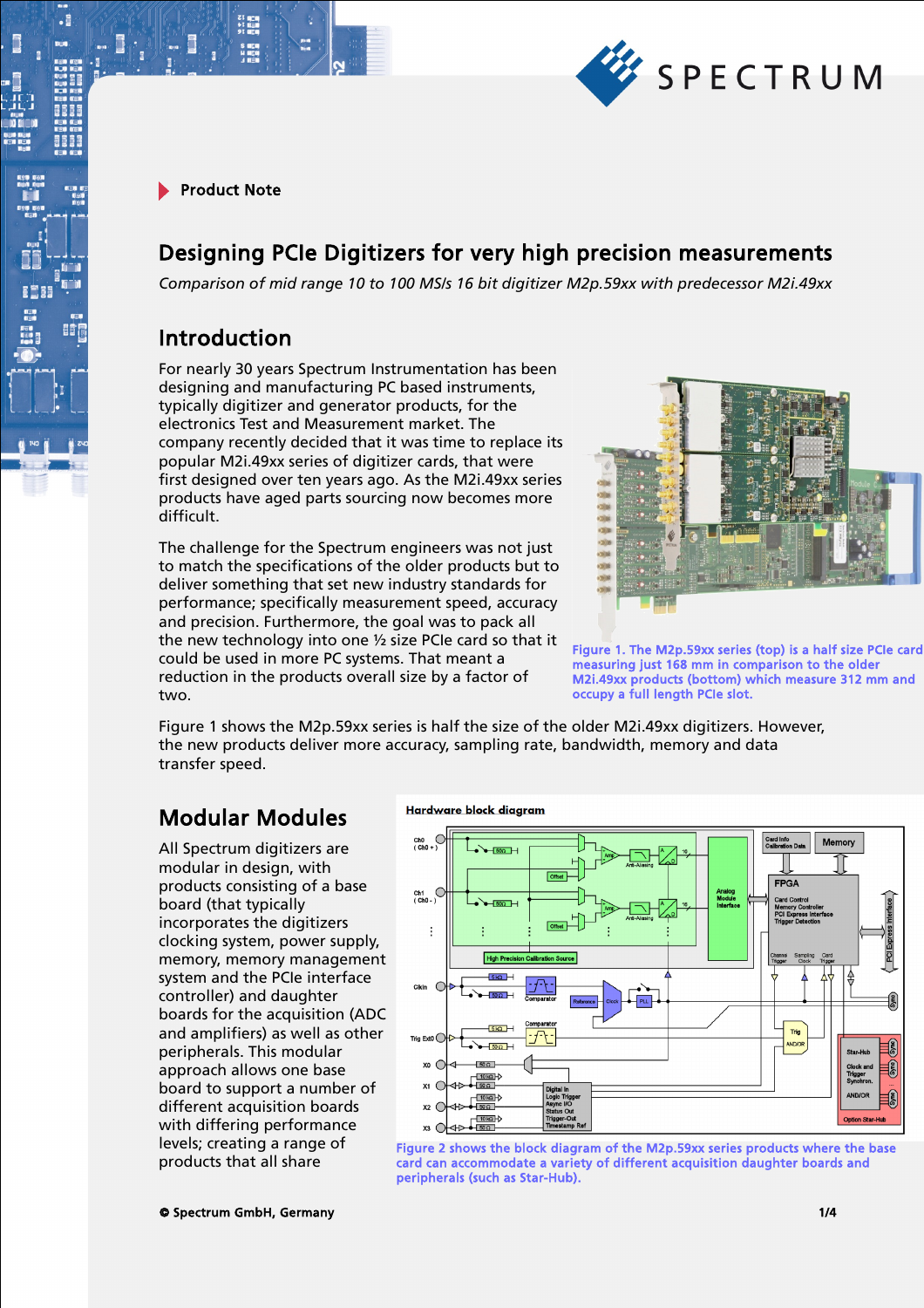

common technology.

To reduce the products size an entirely new base card was designed. Special attention was paid to the clock design, where a pure low-jitter differential clock was employed rather than a conventional single-ended one. The differential clock helps to reduce jitter by ensuring that the ADC doesn't collect clock noise from the surrounding environment. The clocking scheme also utilizes a Phase-Locked-Loop architecture (PLL) with better than  $\pm$  1 ppm accuracy and high stability. The design incorporates flexibility, with internal or external clocking modes, and it also ensures good synchronization between channels. Another feature is that the clock can be easily shared, via Spectrum's Star-Hub clock and trigger distribution system, between other digitizers. In fact Star-Hub can synchronize the clock and trigger of up to 16 cards, allowing the creation of digitizer systems with up to 128 fully synchronized channels.

Figure 2 shows the simple block diagram for the M2p.59xx series products. The parts shaded green and red are daughter boards. Green shows the acquisition boards and red is the Star-Hub option. All of the other components reside on the main base board.

### Selecting the ADC

The heart of any digitizer is the ADC. For the M2p.59xx series Spectrum identified next generation ADC technology that provides cost effective multi-channel performance, while at the same time can handle a wide range of input signal frequencies. The company chose a 16 bit ADC family from Linear Technology that has variants with sampling rates from 20 MS/s up to 125 MS/s, pin compatibility and an LVDS interface. The ADCs also offered fairly low power consumption, making them perfect for multi-channel card designs.

As can be seen from the block diagram, the Spectrum design always features an ADC and independent signal conditioning circuitry on each acquisition channel. This combination allows the accurate capture of signals with different amplitudes. For the M2p.59xx series products, the channels have six different signal input ranges (from  $\pm 200$  mV up to  $\pm 10$  V full scale), signal offset, selectable impedance (50 Ω and 1 MΩ), over voltage protection, and calibration. The channels also have the additional capability of being able to be configured in either single-ended or true differential modes.

## Reducing sources of noise

In order to reduce the effects of unwanted noise and crosstalk, and to maximize measurement quality, special attention was given to the shielding on the acquisition daughter boards. Figure 3 shows the custom designed shields that help to prevent noise being collected from other PC components, or potential onboard sources (such as the fast asynchronous clocks used by the cards FPGA). Similarly, possible EMC issues are reduced by taking special care of inter-module connections and using differential clock signals for synchronization.

To help ensure good performance the Spectrum engineers also decided to remove other potential problems that can be caused by low quality PC power supplies. The base card includes a better power design,



© Spectrum GmbH, Germany 2/4 the high-resolution ADCs and wideband amplifiers from Figure 3 shows an eight channel M2p.59xx series digitizer. The arrows point to the shielding that protects unwanted sources of noise.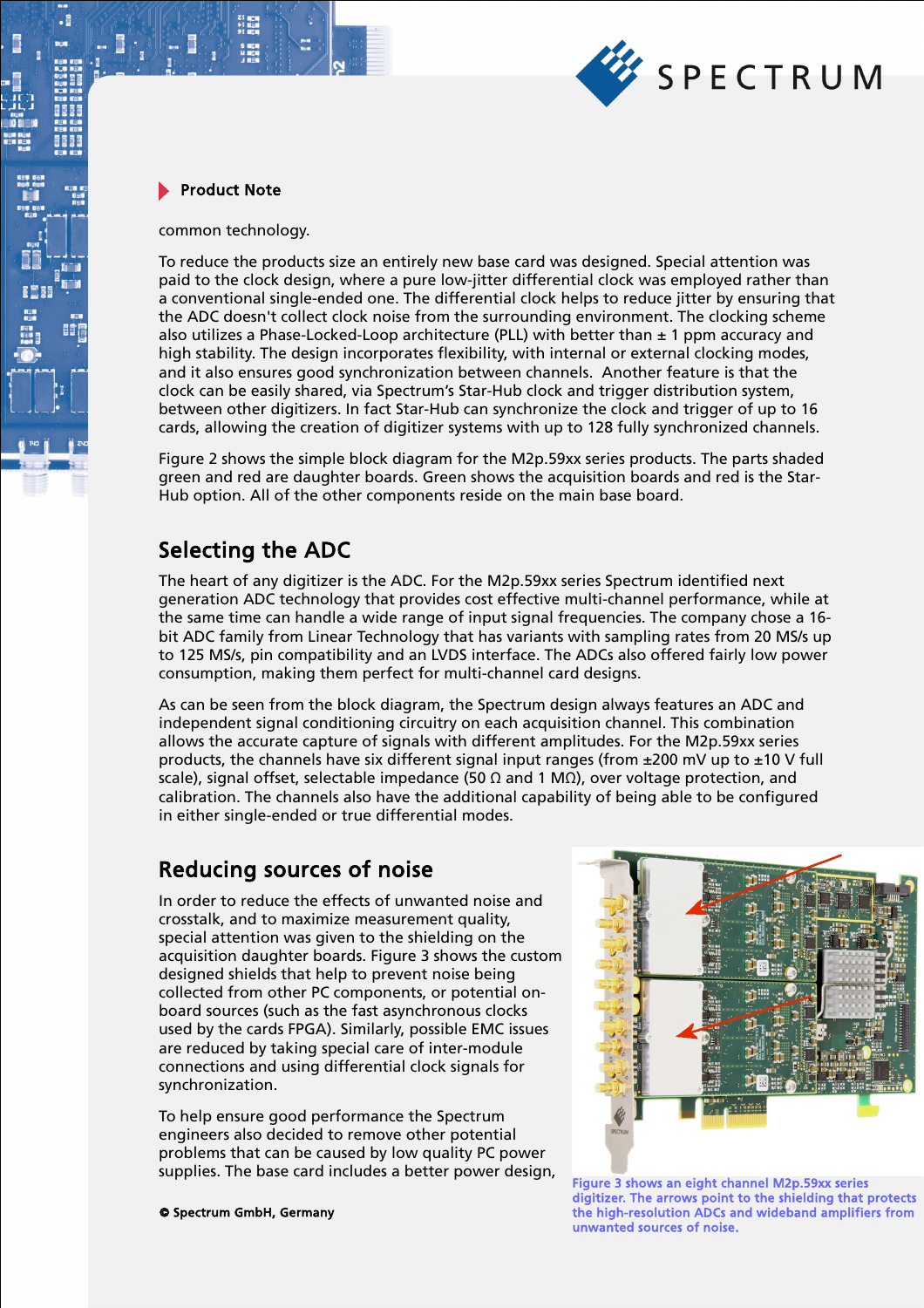

 $\cdot$ E

with all power lines being filtered and DC converted. This prevents the on-board analog components of the cards from collecting any noise that may exist on the power lines of the ATX motherboard.

# Delivering Performance and Choice

With twenty new models, compared to the older M2i.49xx series' eight models, the M2p.59xx digitizer family gives customers more choice and performance. Models are available with one, two, four and eight channels and sampling rates of 20, 40, 80 and 125 MS/s. Most importantly, the new products deliver excellent dynamic measurement performance for parameters such as signal-to-noise ratio (SNR), spurious free dynamic range (SFDR), total harmonic distortion (THD) and effective number of bits (ENOB).

Table 1 shows a comparison of the base and top level products from both the old M2i.49xx series and the new M2p.59xx family. Despite the new products having significantly higher sampling rates and bandwidths their dynamic performance can be seen to match or exceed the older products overall capabilities.

| Specification             | M2p.592x-x4                          | M2i.491x-exp                                                     | M2p.596x-x4                                                   | M2i.496x-exp                         |
|---------------------------|--------------------------------------|------------------------------------------------------------------|---------------------------------------------------------------|--------------------------------------|
| Channels                  | 2-8 Single Ended<br>2-4 Differential | 4-8 Single Ended<br>2-4 Differential                             | 1-8 Single Ended<br>1-4 Differential                          | 2-8 Single Ended<br>2-4 Differential |
| Maximum<br>Sampling Rate  | 20 MS/s                              | 10 MS/s                                                          | 4 x 125 MS/s<br>8 x80 MS/s                                    | 4 x 60 MS/s<br>8 x 30 MS/s           |
| <b>Resolution</b>         | 16 bits                              | 16 bits                                                          | 16 bits                                                       | 16 bits                              |
| Memory                    | $1$ GB                               | 512 MB                                                           | $1$ GB                                                        | 512 MB                               |
| Bandwidth                 | 10 MHz                               | 5 MHz                                                            | 60 MHz                                                        | 30 MHz                               |
| <b>Bus Type and Speed</b> | PCle 4 lane                          | PCIe 1 lane                                                      | PCIe 4 lane                                                   | PCIe 1 lane                          |
| <b>Bus Transfer Speed</b> | 700 MB/s                             | 160 MB/s                                                         | 700 MB/s                                                      | 160 MB/s                             |
| <b>GPU Support</b>        | <b>SCAPP</b><br>direct DMA transfer  | <b>No</b>                                                        | <b>SCAPP</b><br>direct DMA transfer                           | No                                   |
| <b>Card Size</b>          | 168 x 107 mm                         | 312 mm x 107 mm<br>(Half size PCIe board) (Full size PCIe board) | 168 x 107 mm<br>(Half size PCIe board) (Full size PCIe board) | 312 mm x 107 mm                      |
| <b>Gain Accuracy</b>      | $\leq 0.1\%$                         | $\leq 0.1\%$                                                     | $\leq 0.1\%$                                                  | $\leq 0.1\%$                         |
| <b>Time Base Accuracy</b> | $\leq 1.0$ ppm                       | $\leq$ 20 ppm                                                    | $\leq 1.0$ ppm                                                | $\leq 20$ ppm                        |
| <b>SNR</b>                | >81 dB                               | >77.1 dB                                                         | >73.3 dB                                                      | $>74.5$ dB                           |
| <b>SFDR</b>               | $\geq 105$ dB                        | >94.3 dB                                                         | $>98.5$ dB                                                    | $>92.2$ dB                           |
| <b>THD</b>                | ≤ -89.5 dB                           | <-80 dB                                                          | ≤ -83.3 dB                                                    | <-80 dB                              |
| <b>ENOB</b>               | $\geq$ 13.2 LSB                      | $>12.5$ LSB                                                      | $\geq 11.8$ LSB                                               | $>12.1$ LSB                          |

Table 1 compares the entry and top level M2p.59xx and M2i.49xx digitizers. Despite having higher sampling rate and bandwidth the dynamic performance of the new cards matches or exceeds that of the old.